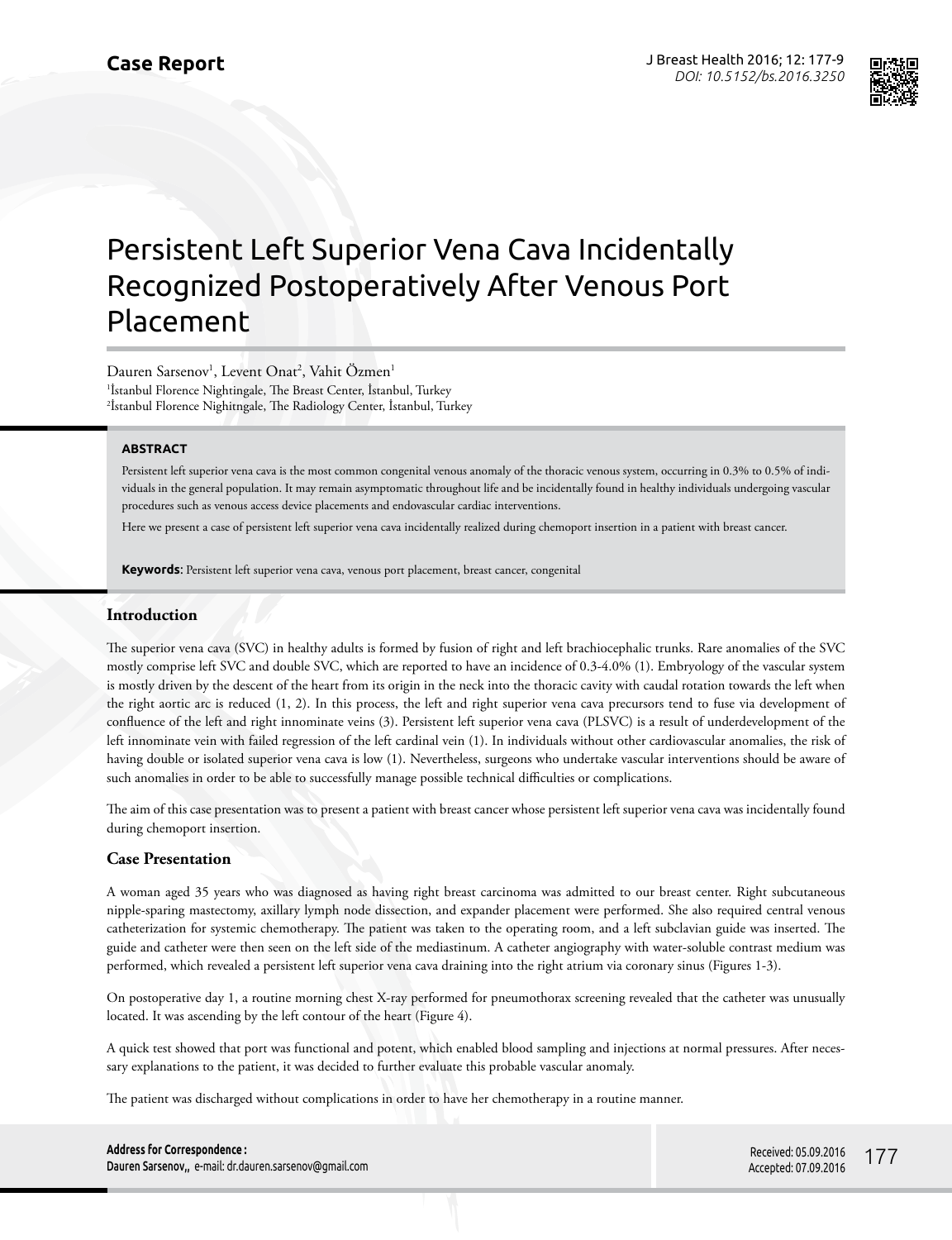

**Figure 1**. Subtraction image of the first image showing contrast spreading from the catheter end



**Figure 2**. This image shows further spread of contrast to the coronary sinus. Note the catheter's visual displacement as PLSVC moves with heart's contraction

A retrospective evaluation of positron-emission tomography – computerized tomography (PET-CT) scan approved above findings (Figure 5).

### **Discussion and Conclusion**

Persistent left superior vena cava is a rare anomaly that can be isolated or accompanied by other minor or major cardiovascular anomalies (1). Webb et al reported that PLSVC in most cases was associated with regress of the left innominate vein (3). Our patient demonstrated this type of vascular feature with PLSVC draining into the right atrium along with potent right SVC. Expectedly, the left



**Figure 3**. Further spread of the contrast medium marked with yellow arrows (it is more obvious on video sequence)



**Figure 4**. Left subclavian venous port is visualized with a catheter following the left cardiac edge

innominate vein was not found on CT scan images obtained preoperatively before admission to our unit. More rarely, there is total regression of the right superior vena cava (2); in our case, both venae cavae were present.

Most PLSVC cases that were identified clinically already had a cardiac anomaly or symptoms, which led to invasive vascular interventions (2, 4-6). Some cases are detected when echocardiography reveals dilated coronary sinus, which could be an indicator of the presence of PLSVC (4). In our case, there was no previous medical record of this category, the patient had no cardiac comorbidities.